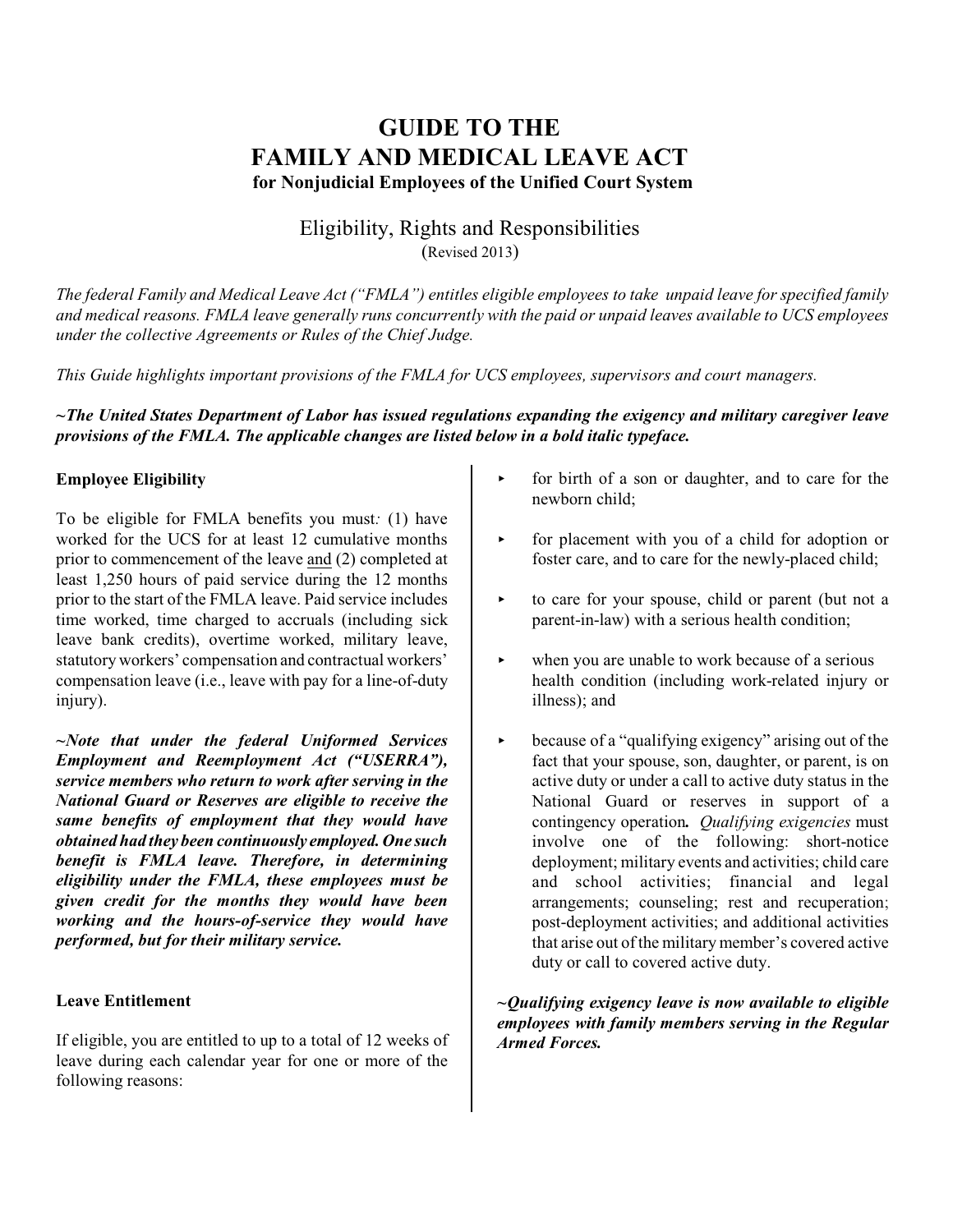*~Eligible employees may also take "parental care" qualifying exigency leave to care for a military member's parent who is incapable of self-care necessitated by the military member's active duty or call to covered active duty.* 

#### **Leave Entitlement-Military Caregiver Leave**

If eligible, you are entitled to take up to 26 weeks of FMLA leave in a single 12-month period to care for your spouse, son, daughter, parent or next of kin (*"covered service member*") with a serious injury or illness.

For purposes other than "qualifying exigency" leave or "military caregiver leave," the term "son or daughter" does not include individuals age 18 or over unless they are "incapable of self-care" because of a mental or physical disability that limits one or "more major life activities."

#### **FMLA 12-Week Benefit**

Spouses employed by the UCS are jointly entitled to a combined total of 12 weeks of family leave for the following reasons:

- $\rightarrow$  birth and care of a child;
- $\rightarrow$  placement of a child for adoption or foster care, and to care for the newly-placed child;
- $\triangleright$  to care for a parent (but not a parent-in-law) who has a serious health condition; and
- $\blacktriangleright$  qualifying exigency.

Leave to care for a newborn child or for a newly-placed child must conclude within 12 months after the birth or placement.

Under some circumstances, FMLA leave may be taken intermittently, either in blocks of time or by reducing your normal work schedule. If FMLA leave is for birth or for adoption or foster care placement, use of intermittent leave is subject to UCS approval.

FMLA leave may be taken intermittently whenever medically necessary to care for a seriously ill family member or because you are seriously ill and unable to work. You also may take FMLA leave to receive "continuing treatment by a health care provider," including absences for therapy treatments such as those ordered by a doctor for physical therapy after a hospital stay.

If you need intermittent/reduced schedule leave for foreseeable medical treatment, you must work with the UCS to schedule the leave so as not to unduly disrupt operations, subject to the approval of your health care provider.

Existing requirements, such as the requirement to call in when absent due to illness continue to apply while you are on FMLA leave.

If you are unable to return to work and have exhausted your FMLA leave, your FMLA benefits cease.

## **Definitions Applicable to Leave for a Qualifying Exigency**

Eligible Employee is defined as an employee who meets the normal service eligibility requirements for FMLA leave and is the spouse, parent, son or daughter of a service member who meets the definition of a *covered military member.*

Covered Military Member is defined as an employee's spouse, son, daughter or parent who is a member of the National Guard or Reserves serving on *active duty*, or has been notified of an impending call or order to *active duty, in support of a contingency operation.* 

#### *~The definition of a covered military member now includes relatives who are members of the Regular Armed Forces.*

*~In order to take qualifying exigency leave, a covered military member's deployment must now be to a foreign country.* 

Qualifying Exigencies are defined as follows:

1. *Short-Notice* **Deployment** means a *covered military member* is notified of an impending call or order to active duty seven or fewer days from the date of deployment. Leave under this provision is limited to seven days beginning on the date of notification.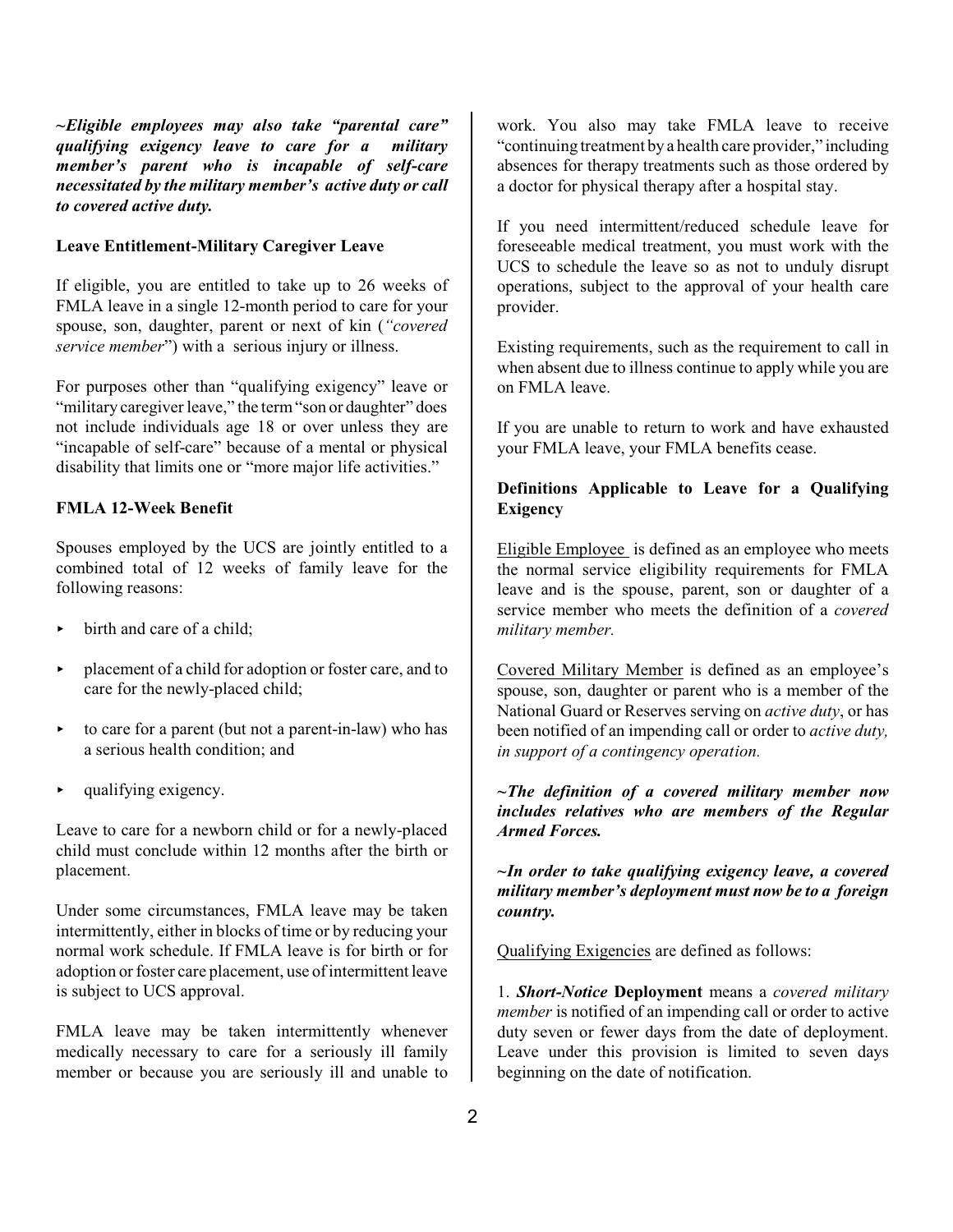2. **Military Events and Activities** means attendance at any official ceremony, program or event sponsored by the military that is related to the *covered military member's* active duty or call to active duty.

3. **Childcare and School Activities** means those activities necessitated by the *covered military member's* active duty or the call to active duty*,* including arranging alternative childcare, providing childcare on an urgent (but not routine, regular or everyday) basis, enrolling or transferring a child in a new school or day care facility, or to attend meetings with schools or day care staff due to circumstances arising from the deployment of the *covered military member*.

4. **Financial and Legal Arrangements** means to make or update financial or legal arrangements and to act as the *covered military member's* representative with respect to issues involving military service benefits.

5. **Counseling** means to attend counseling because of the *covered military member's* active duty or call to active duty status.

6. **Rest and Recuperation** means to spend time with a *covered military member* who is on a short-term, temporary rest and recuperation leave during the period of deployment.

## *~An eligible employee may now take up to a maximum of fifteen calendar days for each instance of rest and recuperation.*

7. **Post-Deployment Activities** means to attend certain post-deployment activities, such as arrival ceremonies, reintegration briefings and to address issues arising from the death of a *covered military member* while on active duty status.

8. **Additional Activities** means those activities arising out of the active duty, provided that the employer and employee agree that the leave qualifies as an exigency and also agree on the timing and duration of leave.

**~***Parental Care means leave to care for a military member's parent who is incapable of self-care necessitated by the military member's active duty or call*

*to covered active duty. Leave under this provision may include arranging for alternative care, providing care on an immediate need basis, admitting or transferring the parent to a care facility or attending meetings with staff at a care facility.* 

#### **Serious Health Condition**

A "serious health condition" is an illness, injury, impairment or physical or mental condition that involves:

- $\blacktriangleright$  any period of incapacity or treatment connected with inpatient care (*i.e.*, an overnight stay) in a hospital, hospice or residential medical care facility; or
- $\triangleright$  a period of incapacity requiring absence of more than three calendar days from work, school or other regular daily activities that also involve continuing treatment by (or under the supervision of) a health care provider; or
- $\blacktriangleright$  any period of incapacity (or treatment therefor) due to a chronic serious health condition (*e.g.,* asthma, diabetes, epilepsy, *etc.*); or
- < a period of incapacity that is permanent or long-term due to a condition for which treatment may not be effective (*e.g.*, Alzheimer's, stroke, terminal diseases, *etc.*); or
- $\triangleright$  any absences to receive multiple treatments (including any period of recovery therefrom) by, or on referral by, a health care provider for a condition that likely would result in incapacity if left untreated (*e.g.,* chemotherapy, physical therapy, dialysis, *etc.)*; or
- < disability due to pregnancy and childbirth and absences for pre-natal care.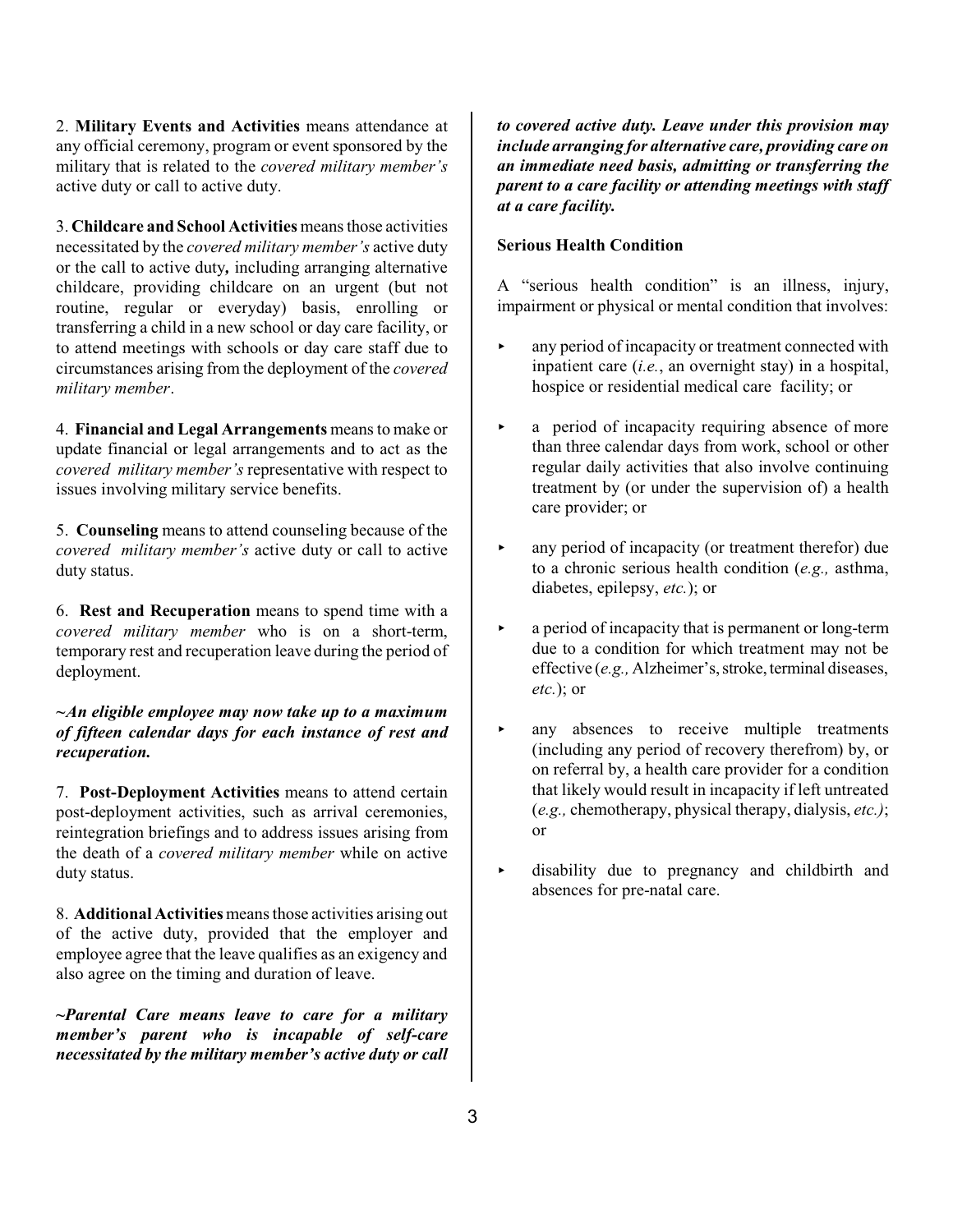#### **Military Caregiver Leave Benefit**

The single 12-month period for up to 26 weeks of leave is measured forward from the date the *military caregiver leave* begins.

Any *military caregiver leave* not taken within the 12 month period is forfeited.

During the designated 12-month period, you are limited to a combined total (military caregiverleave and all other categories of FMLA leave) of 26 weeks of FMLA. You may not, however, take more than 12 weeks of FMLA leave for reasons other than for *military caregiver leave*. For example, you may not take more than 12 weeks of FMLA to care for a newborn child during the designated 12-month period, even if you used fewer than 14 weeks of FMLA leave to care for a *covered service member.* Once you exhaust the 26-week entitlement, you may not take any additional FMLA leave for any reason until the "single" 12-month period ends.

Spouses employed by the UCS are jointly entitled to a combined total of 26-weeks of *military caregiver leave* in a single 12-month period.

#### **Definitions Applicable to Military Caregiver Leave**

Eligible Employee is defined as an employee who meets the general eligibility requirements for FMLA leave and is the spouse, parent, son, daughter or next of kin of a *covered service member*.

Covered Service member is defined as a current member of the Regular Armed Forces, National Guard or Reserves, or a member of the Regular Armed Forces, the National Guard or Reserves who is on the temporary disability retired list who has a serious injury or illness incurred in the line of duty on active duty for which he or she is undergoing medical treatment, recuperation, therapy, or is otherwise in outpatient status or on the temporary disability retired list. *Covered service member* does not include those on the permanent disability list.

*~ The definition of covered service member now includes covered veterans who are undergoing medical treatment, recuperation, or therapy for a serious injury or illness.* 

*~ A covered veteran is an individual who was discharged or released under conditions other than dishonorable at any time during the five-year period prior to the first date FMLA leave is taken to care for the covered veteran. Note that the period between October 28, 2009 and March 8, 2013 is excluded when determining the fiveyear period for covered veteran status.*

*Serious Injury or Illness* is defined as an injury or illness incurred by a *covered service member* in the line of active duty that may render the service member medically unfit to perform the duties of his or her military office, grade, rank or rating.

*~For current service members, the definition of a serious injury or illness now includes an injury or illness that existed before the beginning of the military member's active duty and was aggravated by service in the line of active duty.* 

~*Serious Injury or Illness, in the case of a covered veteran, is defined as an injury or illness that was incurred or aggravated by the member in the line of active duty in the Armed Forces and manifested itself before or after the member became a veteran, and is either: (i) a continuation of a serious injury or illness that was incurred or aggravated when the covered veteran was a member ofthe Armed Forces and rendered the service member unable to perform the duties of the service member's office, grade, rank, or rating; (ii) a physical or mental condition for which the covered veteran has received a U.S. Department of Veterans Affairs Service-Related Disability Rating (VASRD) of 50 percent or greater and the need for military caregiver leave is related to that condition; (iii) a physical or mental condition that substantially impairs the covered veteran's ability to secure a gainful occupation because of a disability or disabilities related to military service, or would do so absent treatment; (iv) an injury, including a psychological injury, on the basis of which the covered veteran has been enrolled in the Department of Veteran's Affairs Program ofComprehensive Assistance for Family Caregivers.* 

**Next of Kin** is defined as the nearest blood relative other than the *covered service member's* spouse, parent, son or daughter, in the following priority: blood relatives who have been granted legal custody, brothers and sisters, grandparents, aunts and uncles, first cousins; unless the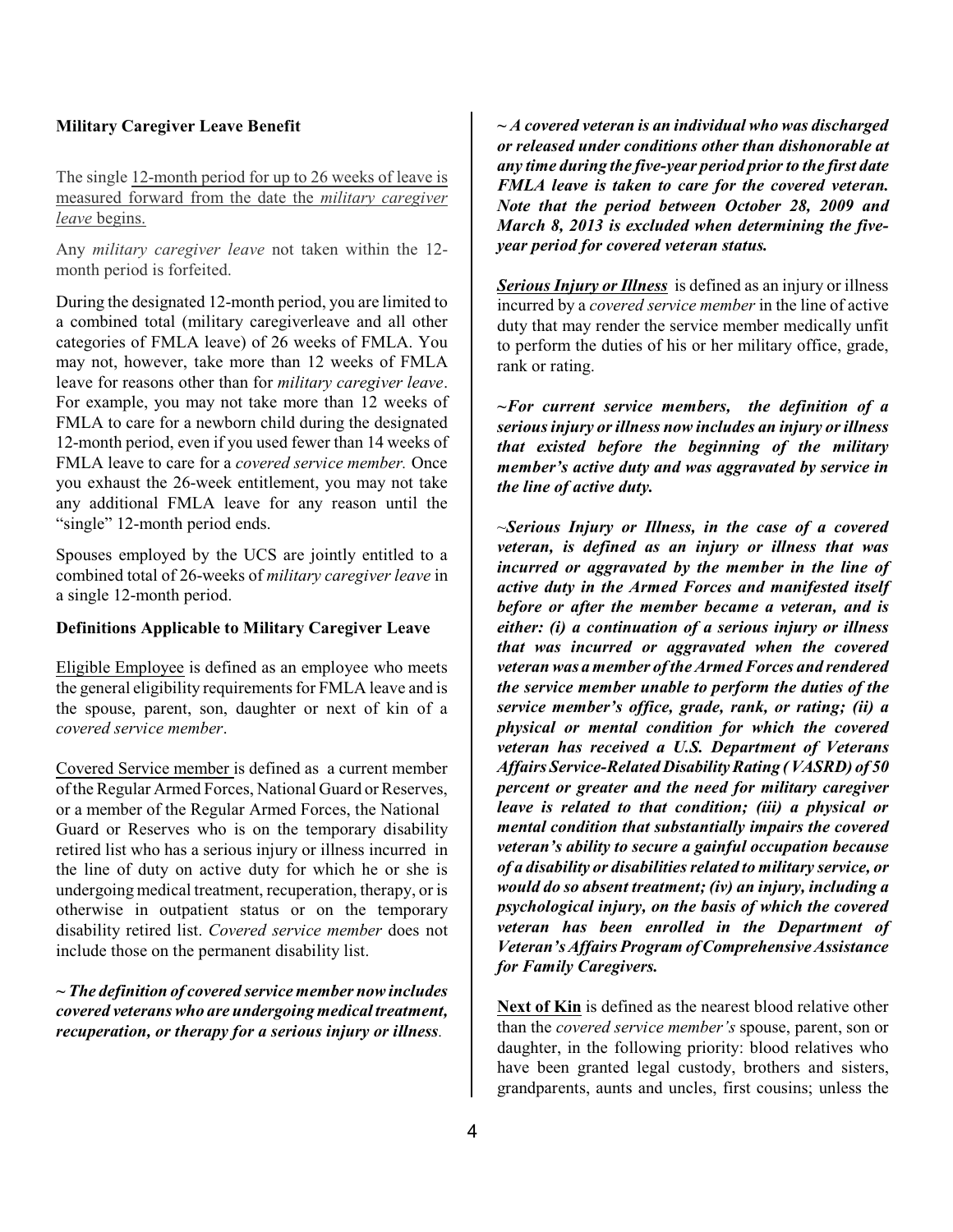service member has specifically designated in writing another blood relative for purposes of *military caregiver leave* under the FMLA.

#### **If You Need FMLA Leave**

Present procedures for making leave requests may be used in connection with requesting FMLA leave, *e.g.*, a request for FMLA leave with or without pay in connection with childbirth and care for the newborn child would be made on a UCS-48 and be processed according to the usual procedure for processing requests for child care leaves under the collective Agreements or Rules of the Chief Judge. Be sure to indicate whether you plan to use your leave credits to remain on the payroll or are opting to go on FMLA leave without pay.

If you have questions about how to request FMLA leave, contact your administrative office.

If you want to use FMLA leave, you will be required to provide:

- ▶ 30-day advance notice of the need to take FMLA leave if the need is foreseeable;
- $\triangleright$  notice "as soon as practicable" when the need to take FMLA leave is not foreseeable ("as soon as practicable" generally means at least verbal notice to the appropriate authority within one or two workdays days of learning of the need to take FMLA leave);
- $\triangleright$  sufficient information for the UCS to understand that the leave is for a FMLA-qualifying reason (you need not specifically mention FMLA, except if you are seeking FMLA leave that has already been previously taken or certified, in this instance, you must *specifically reference* either the qualifying reason for leave or need for FMLA leave); and
- where the UCS was not made aware that you were absent for FMLA reasons and you want the leave counted as FMLA leave, timely notice (no later than two workdays of returning to work) that the leave was taken for an FMLA-qualifying reason.

If you do not provide the UCS with timely notification that the absence was for an FMLA purpose, you may not later assert FMLA protections for an absence.

During your FMLA leave, you may be required to provide periodic reports on your status and intent to return to work after the leave.

#### **Certification**

## **Medical Certification for Employee's Serious Health Condition**

The UCS may require that you provide medical certification for your serious health condition. You will have 15 calendar days to provide the certification using the "Certification of Health Care Provider for Employee's Serious Health Condition" form (WH-380-E).

You may be required to obtain a second or third medical opinion/certification at the UCS's expense. If you have been on FMLA leave due to a serious health condition, you may be required to provide medical certification that you are fit for duty prior to, and as a condition of, your return to work.

#### **Medical Certification for Family Member's Serious Health Condition**

The UCS may require that you provide medical certification for the family member's serious health condition. You will have 15 calendar days to provide the certification using the "Certification of Health Care Provider for Family Member's Serious Health Condition" form (WH-380-F).

#### **Medical Certification for Military Caregiver Leave**

The UCS may require that you provide medical certification for the serious injury or illness of the "*covered service member*." You will have 15 calendar days to provide the certification using the "Certification for Serious Injury or Illness of Covered Service member" form (WH-385).

*~The WH-385 form has been modified to reflect recent changes to the regulations. In the case where military caregiver leave is requested to care for family members,*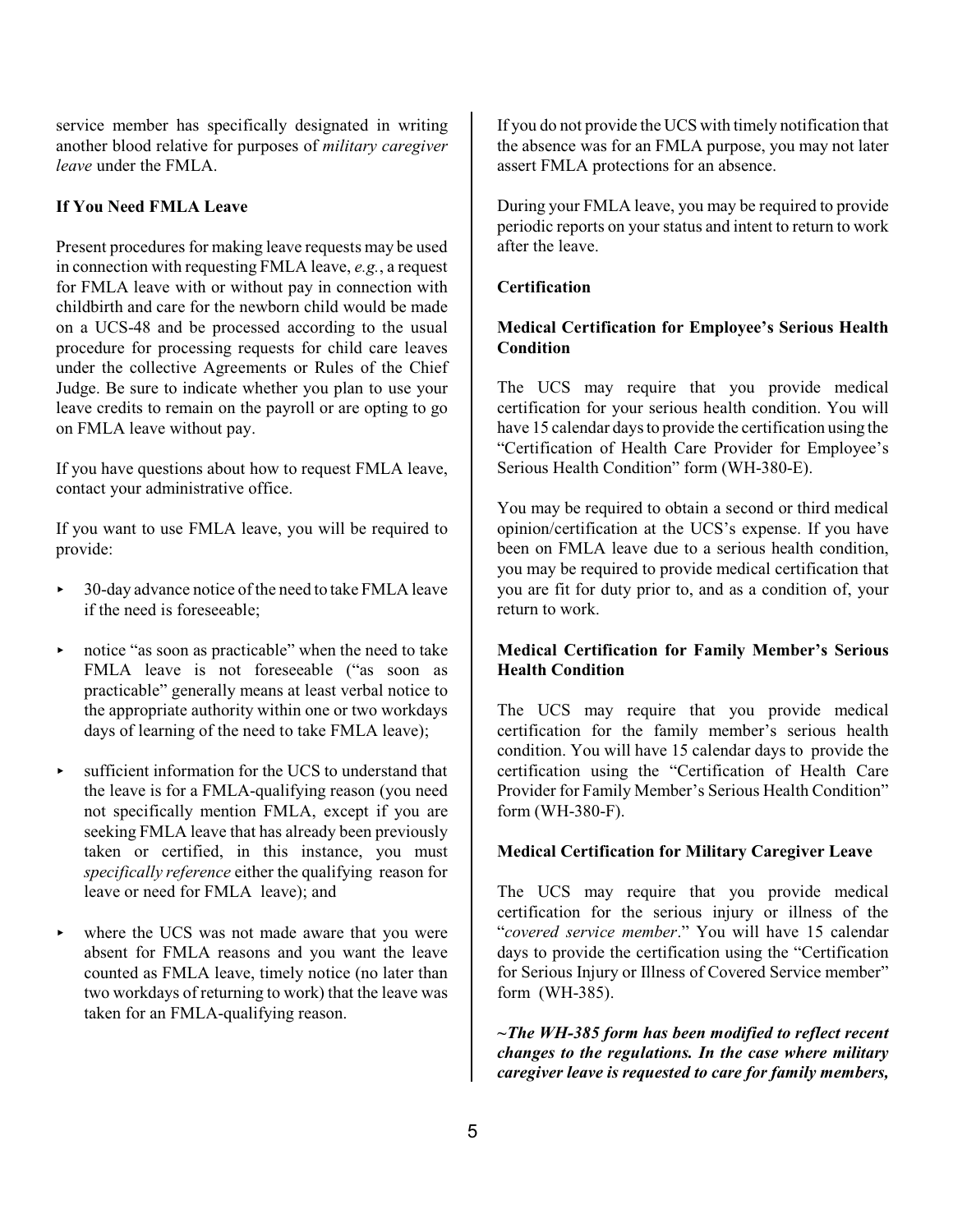*who are veterans, use the new "Certification of a Serious Injury or Illness of a Veteran for Military Caregiver Leave" (WH-385-V) form.* 

#### **Certification of Qualifying Exigency Leave**

The UCS may require certification of the *Qualifying Exigency*. You will have 15 calendar days to provide the certification using the "Certification of Qualifying Exigency for Military Family Leave" form (WH-384).

*~The WH-384 form has been modified to reflect changes to the regulations*.

*\* Note: All of the above-mentioned certification forms are available from your administrative office.*

*\* With respect to any requested certification described above, if you fail to provide a complete and sufficient certification, despite the opportunity to cure any deficiencies, your leave may be denied.* 

#### **Definition of a Health Care Provider**

Providers who may provide certification of a serious health condition include:

- < doctors of medicine or osteopathy authorized to practice medicine or surgery (as appropriate) by the state in which the doctor practices;
- < podiatrists, dentists, clinical psychologists, optometrists and chiropractors (limited to treatment consisting of manual manipulation of the spine to correct a subluxation as demonstrated by X-ray to exist) authorized to practice in the state and performing within the scope of their practice under state law;
- < physician assistants who are authorized to practice under state law;
- $\triangleright$  nurse practitioners, nurse-midwives and clinical social workers authorized to practice under state law and performing within the scope of their practice as defined under state law;
- $\triangleright$  Christian Science practitioners listed with the First Church of Christ, Scientist in Boston, MA.; and
- $\triangleright$  a health care provider listed above who practices in a country other than the United States and who is authorized to practice under the laws of that country.

\* *Note: For purposes of Military Caregiver Leave, any of the following health care providers may complete the medical certification form (WH-385):*

- < *United States Department of Defense;*
- < *United States Department of Veterans Affairs;*
- < *Department ofDefense TRICARE network authorized private health care provider;*
- < *Department of Defense non-network TRICARE authorized private health care provider.*

*~Now, any health care provider listed herein may complete certification forms: WH-385 and WH-385-V. Note, however, that a second or third opinion may be required if the military caregiver leave certification form is completed by a health care provider who is not affiliated with the military.* 

#### **FMLA Leave-Paid or Unpaid**

You may use paid sick leave benefits (including sick leave bank credits), under the same circumstances as you ordinarily could use such benefits under the collective Agreements or the Rules of the Chief Judge, to remain on the payroll for all or part of an FMLA leave. You may choose to substitute accrued annual leave for *any of the situations covered by FMLA*, or you may opt to take FMLA leave without pay, even if you have accrued leave credits. You may also use accrued compensatory time to receive pay for time taken off for FMLA leave. *Note*: You may not opt to use leave credits to remain on the payroll during a period of FMLA leave due to a work-related illness or injury for which you are not entitled to a leave benefit under the collective Agreement or Rules of the Chief Judge.

#### **Designation of FMLA Leave**